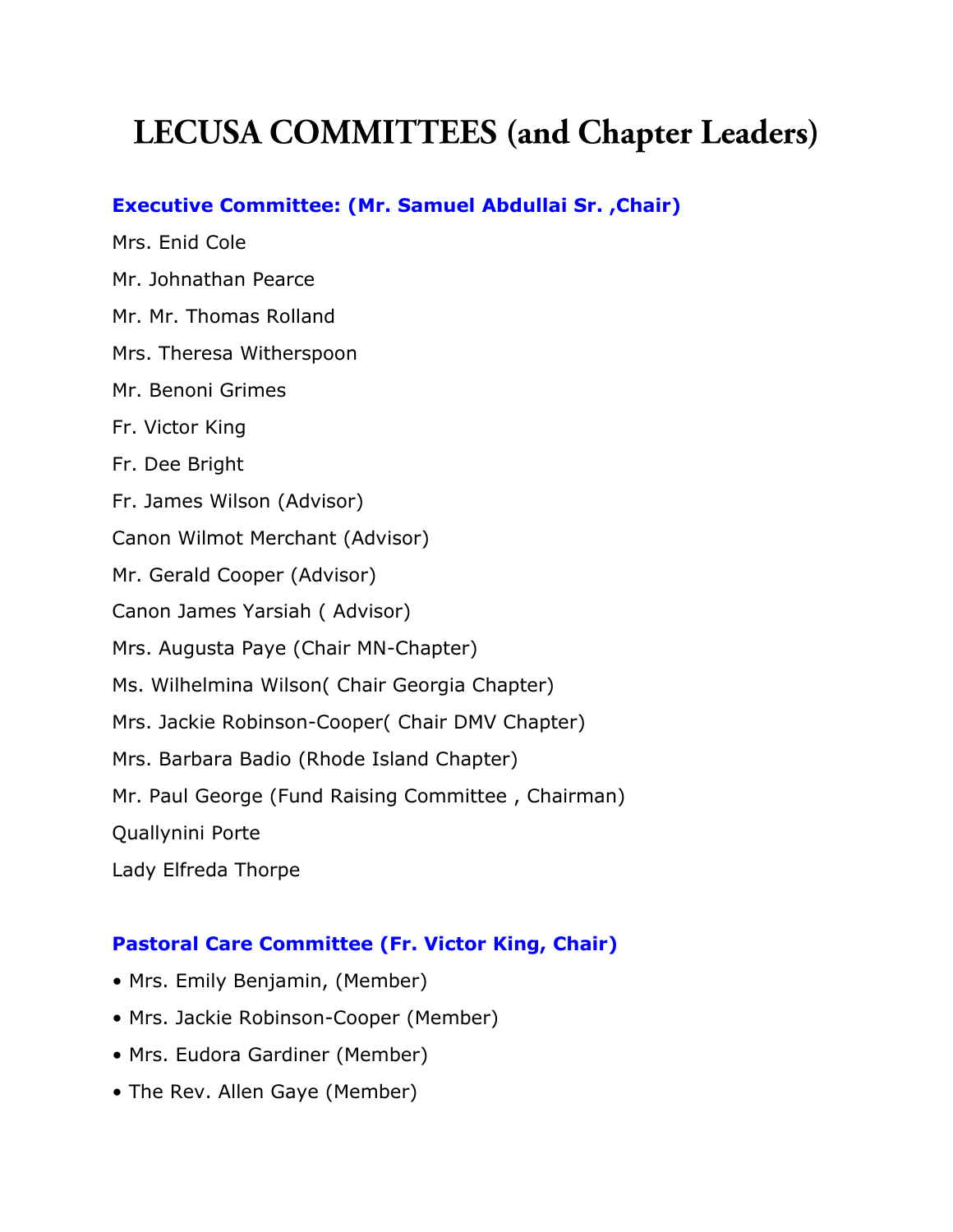- Mrs. Cynthia Gilmore, Member
- Mr. Paul Jones (Member)
- The Rev. Dr. James Yarsiah (Member)
- The Rev. Abeoseh Flemister (Member)

### **Strategic Planning Committee (Mr. Gerald Cooper, Chair)**

- Mr. Richard Thorpe
- Dr. Elwood Dunn
- The Rev. Canon Wilmot Merchant
- Canon John Harmon
- Mr. Clemenceau Urey
- Others to be added

### **Bylaws Amendment Committee: (Mrs. Marie Hayes, Chair)**

- The Rev. Dr.. James Wilson
- The Rev. Canon. Wilmot Merchant
- The Rev. Dr. James Yarsiah
- The Rev. Dr. Allen George

#### **Immigration Committee:(The Rev. James N. Wilson, Chair)**

- Eudora Gardiner
- Oretha Pearce
- Wilhelmina Wilson
- Others to be added

#### **Membership Committee (Mr. Benoni Grimes, Chair)**

• Mrs. Marie Hayes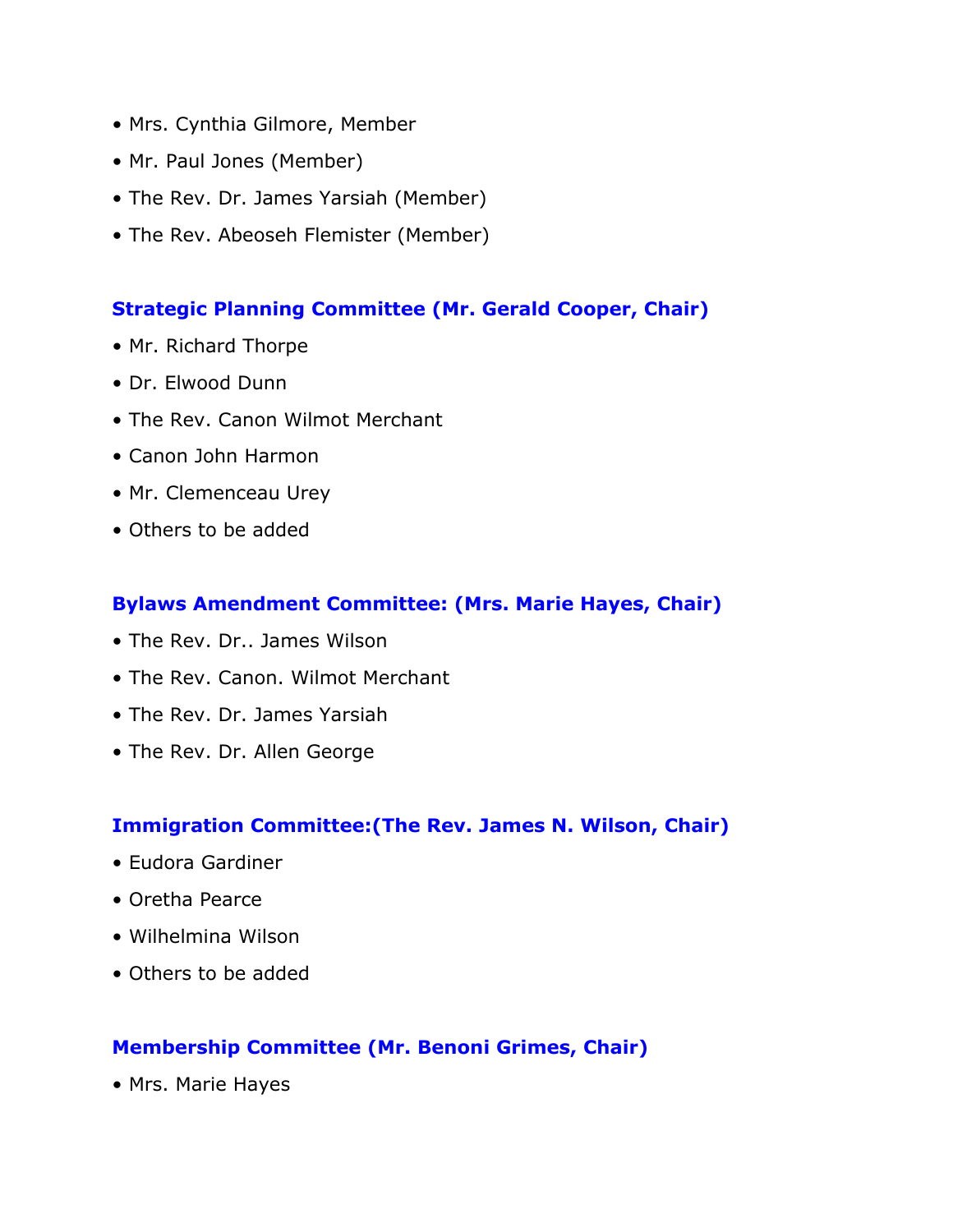- The Rev. Dr. James Wilson
- Mrs. Emily Benjamin
- Mr. Jonathan Pearce
- Mr. David Hanson
- Mrs. Louise Asanji
- Mr. Paul George
- Others are being considered

## **Fundraiser Committee (Mr. Paul George, Chair)**

- Mrs. Marie Hayes
- Fr. Wheigar Bright
- Ms. Wilhelmina Wilson
- Mr. David Hanson
- Mrs. Augusta Paye

## **Nominating Committee (Mr. Paul George)**

• Augusta Paye

## **LECUSA Convention Committee(Annual Gathering**

David Hanson – Chairman Barbara Badio – Co-Chairlady Johnathan Pearce Jackie Robinson-Cooper Wilhelmina Wilson Augusta Paye Re. Fr. Edward Thompson Rev. Enid Cole